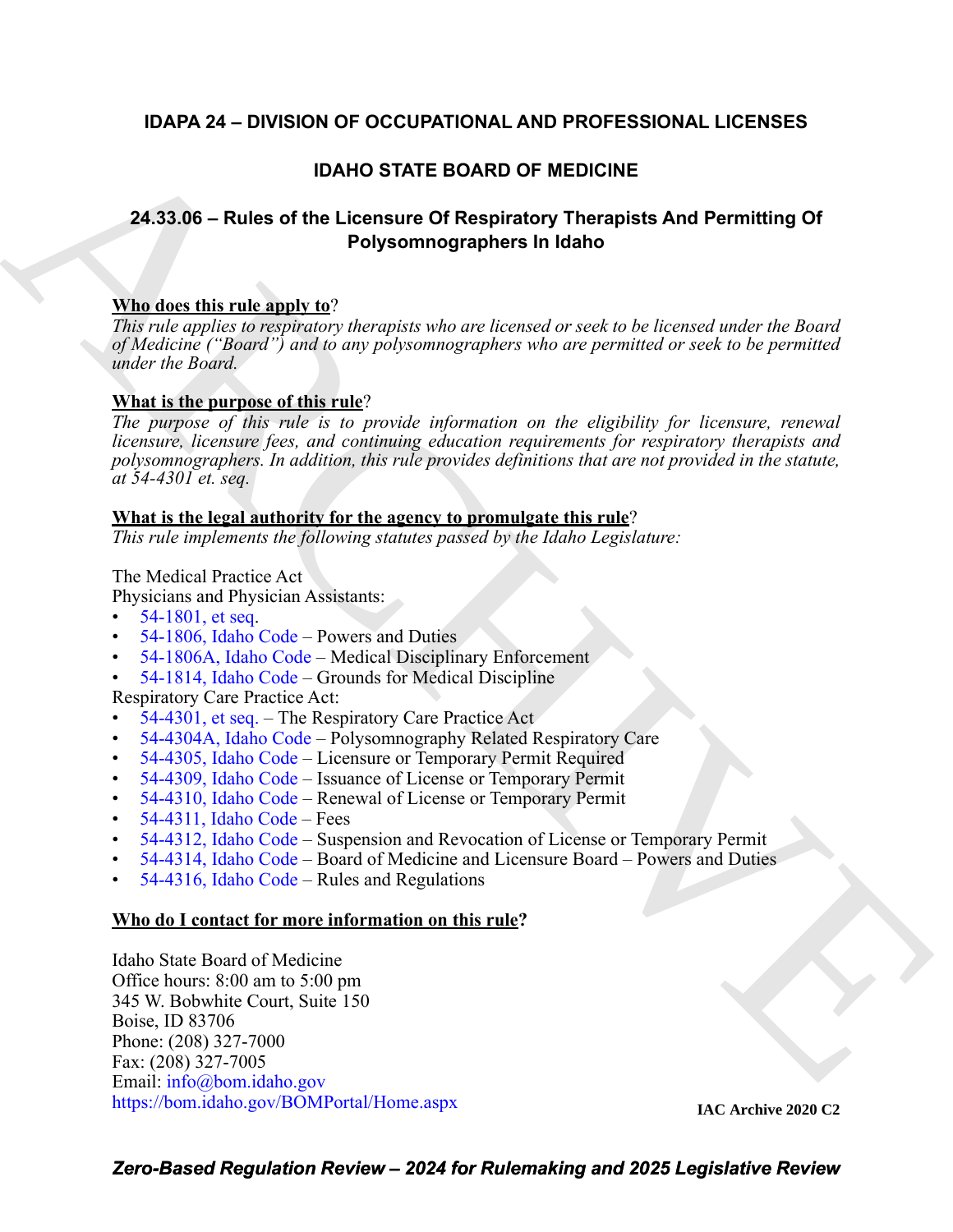# **Table of Contents**

# 24.33.06 – Rules for Licensure of Respiratory Therapists and<br>Permitting of Polysomnographers in Idaho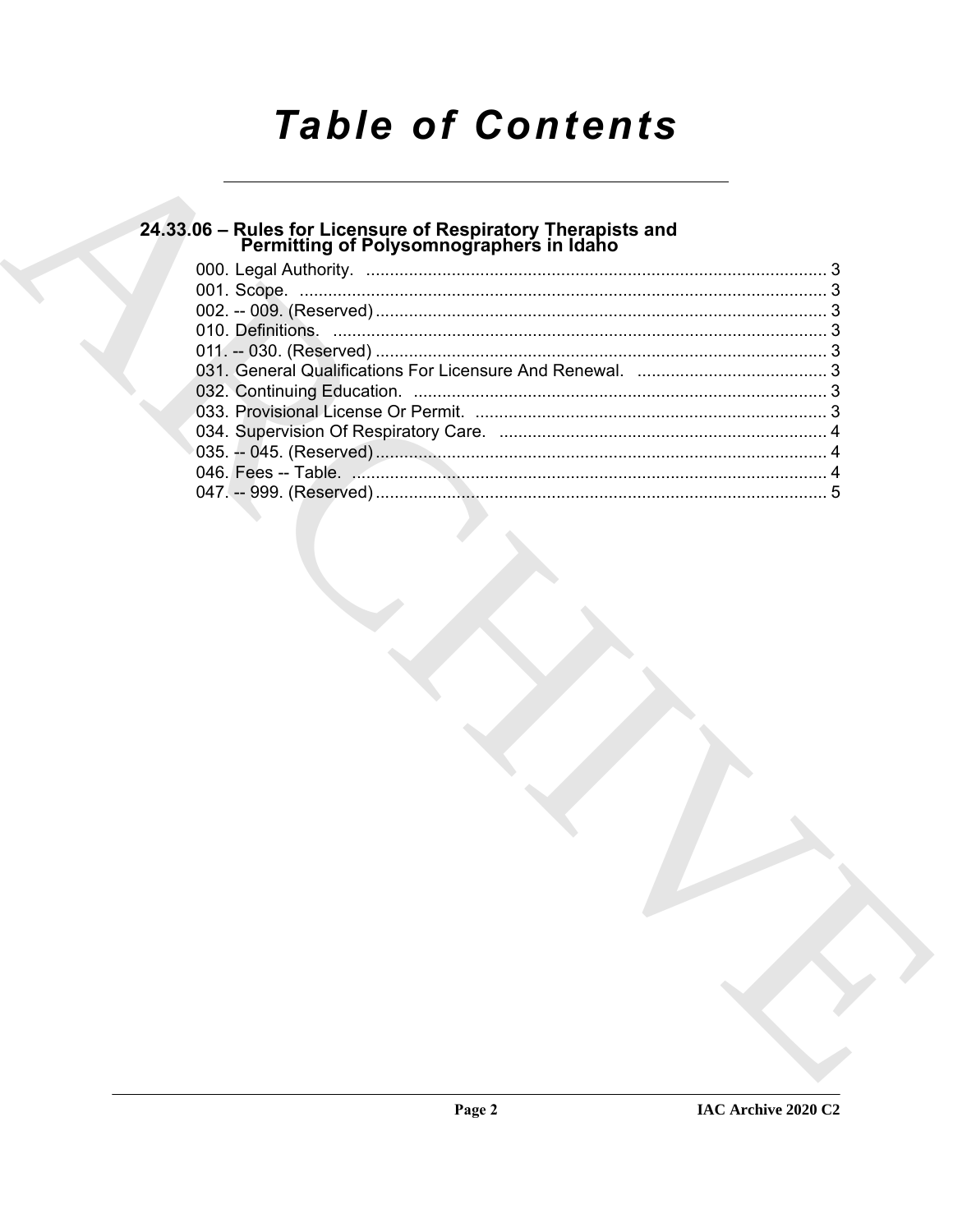#### **24.33.06 – RULES FOR LICENSURE OF RESPIRATORY THERAPISTS AND PERMITTING OF POLYSOMNOGRAPHERS IN IDAHO**

#### <span id="page-2-18"></span><span id="page-2-1"></span><span id="page-2-0"></span>**000. LEGAL AUTHORITY.**

The rules are promulgated pursuant to Sections 54-4305, 54-4310, and 54-4311, Idaho Code.  $(7-1-21)$ T

#### <span id="page-2-21"></span><span id="page-2-2"></span>**001. SCOPE.**

The rules govern the practice of respiratory care and polysomnography related to respiratory care. (7-1-21)T

#### <span id="page-2-3"></span>**002. -- 009. (RESERVED)**

#### <span id="page-2-12"></span><span id="page-2-4"></span>**010. DEFINITIONS.**

<span id="page-2-13"></span>**01. Board of Registered Polysomnographic Technologists**. A nationally recognized private testing, ng and credentialing body for the polysomnography related respiratory care profession. (7-1-21) examining and credentialing body for the polysomnography related respiratory care profession.

<span id="page-2-14"></span>**02. Comprehensive Registry Exam**. The comprehensive registry examination administered by the Board of Registered Polysomnographic Technologists, or administered by an equivalent board, recognized by the Board, the successful completion of which entitles a person to the professional designation of Registered Polysomnographic Technologist (RPSGT). (7-1-21) Polysomnographic Technologist (RPSGT).

<span id="page-2-15"></span>**03. Written Registry and Clinical Simulation Examinations**. The certification examinations administered by the National Board of Respiratory Care, Inc., or certification examinations administered by an equivalent board, recognized by the Board, the successful completion of which entitles a person the professional designation of "Registered Respiratory Therapist" (RRT). (7-1-21)T

#### <span id="page-2-5"></span>**011. -- 030. (RESERVED)**

#### <span id="page-2-16"></span><span id="page-2-6"></span>**031. GENERAL QUALIFICATIONS FOR LICENSURE AND RENEWAL.**

Requirements for licensure and renewal are found in Title 54, Chapter 43, Idaho Code, IDAPA 24.33.03, and on Board-approved forms. (7-1-21)T

#### <span id="page-2-17"></span>**01. Application for Respiratory Care and Polysomnography Related Respiratory Care Practitioner**. (7-1-21)T

**a.** The Board may issue a dual license/permit to an applicant who meets the requirements set forth in this chapter and Sections 54-4308 and 54-4307(2) and (3), Idaho Code. A dual license/permit shall authorize the holder to perform respiratory care and polysomnography related respiratory care in this state.  $(7-1-21)$ T holder to perform respiratory care and polysomnography related respiratory care in this state.

Application for a dual license/permit shall be made to the Board on a form prescribed by the Board, application fee.  $(7-1-21)T$ together with the application fee.

**c.** Such dual license/permit shall expire on the expiration date printed on the face of the certificate newed.  $(7-1-21)T$ unless renewed.

#### <span id="page-2-9"></span><span id="page-2-7"></span>**032. CONTINUING EDUCATION.**

<span id="page-2-11"></span><span id="page-2-10"></span>**01. Evidence of Completion**. Prior to renewal, reinstatement or reapplication, each applicant shall submit evidence of successfully completing no less than twelve (12) hours per year of approved respiratory therapy related continuing education. Continuing education activities include but are not limited to: attending or presenting at conferences, seminars or inservice programs; or formal course work in respiratory therapy related subjects.(7-1-21)T

601. IDENTIFICATION FITCH EXECUTIVE SACTOS, 54.4310, ext 54.4311, and 54.4311, and 64.631. (2.1.21) T<br>
The risk operation and the second of the property and a 54 percentage of the second second or the second or the secon **02. Polysomnographer Continuing Education**. Prior to renewal, reinstatement or reapplication, each applicant shall submit evidence of successfully completing no less than twelve (12) hours per year of approved polysomnographic-related respiratory care continuing education. The Board, as recommended by the Licensure Board, may substitute all or a portion of the coursework required in Subsection 032.02 when an applicant for renewal shows evidence of passing an approved challenge exam or of completing equivalent education as determined by the Board, as recommended by the Licensure Board, to be in full compliance with the education requirements of this chapter. (7-1-21)T

#### <span id="page-2-8"></span>**033. PROVISIONAL LICENSE OR PERMIT.**

#### <span id="page-2-20"></span><span id="page-2-19"></span>**01. Provisional Licensure or Permit by Examination**. A provisional license or permit may be issued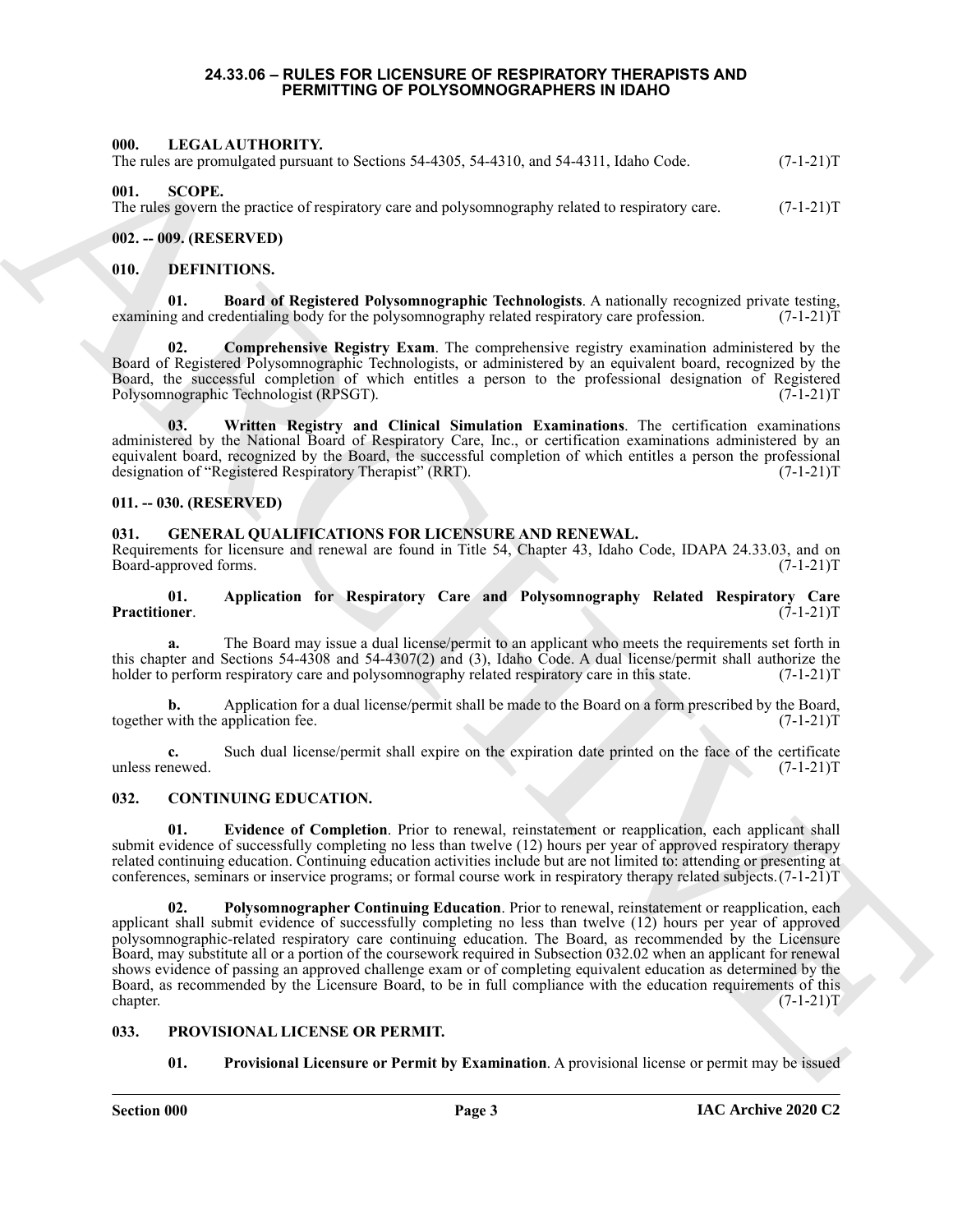#### *IDAHO ADMINISTRATIVE CODE IDAPA 24.33.06 – Licensure of Respiratory Therapists DOPL – Board of Medicine & Permitting of Polysomnographers in Idaho*

#### <span id="page-3-7"></span><span id="page-3-6"></span><span id="page-3-0"></span>**034. SUPERVISION OF RESPIRATORY CARE.**

#### <span id="page-3-1"></span>**035. -- 045. (RESERVED)**

#### <span id="page-3-3"></span><span id="page-3-2"></span>**046. FEES -- TABLE.**

<span id="page-3-5"></span><span id="page-3-4"></span>

| Fees - Table (Non-Refundable)                          |                          |                               |
|--------------------------------------------------------|--------------------------|-------------------------------|
| Respiratory Care Practitioner Initial Licensure Fee    | $\sim 100$               | Not more than \$180           |
| <b>Respiratory Care Practitioner Reinstatement Fee</b> |                          | \$50 plus unpaid renewal fees |
| Annual Renewal Fee for Inactive License                | $\overline{\phantom{a}}$ | Not more than \$100           |
| Inactive Conversion Fee -                              |                          | Not more than \$100           |
| Annual Renewal Fee                                     |                          | Not more than \$140           |
| Provisional License Fee - Not more than \$90           |                          |                               |

|                       | <b>DOPL</b> - Board of Medicine                                   | & Permitting of Polysomnographers in Idaho                                                                                                                                                                                                                                                                                                                                                                                                                                                                                                                                                                                                                                                                                                                                                                                                                                                                                                   |             |
|-----------------------|-------------------------------------------------------------------|----------------------------------------------------------------------------------------------------------------------------------------------------------------------------------------------------------------------------------------------------------------------------------------------------------------------------------------------------------------------------------------------------------------------------------------------------------------------------------------------------------------------------------------------------------------------------------------------------------------------------------------------------------------------------------------------------------------------------------------------------------------------------------------------------------------------------------------------------------------------------------------------------------------------------------------------|-------------|
|                       |                                                                   | until notification of exam results to an applicant following graduation from an accredited or approved respiratory care<br>or polysomnography-related respiratory care educational program as set forth in Sections 54-4303, 54-4306, 54-<br>4307, 54-4308, 54-4309, Idaho Code, if: the applicant otherwise meets the license or permit requirements set forth in<br>Sections 54-4307(2) & (4) or 54-4308, Idaho Code; and the applicant has either applied to take or has taken the<br>requisite Board-approved national examination(s) and is awaiting results. Provisional licenses and permits issued to<br>examination candidates are issued for a period not to exceed $s$ ix $(6)$ months and are nonrenewable.                                                                                                                                                                                                                      | $(7-1-21)T$ |
| 02.<br>permitting.    |                                                                   | Unsuccessful Examination Candidates. An applicant who fails to pass the requisite Board-<br>approved national examination(s) during the six (6) month timeframe is not eligible for further temporary licensure or                                                                                                                                                                                                                                                                                                                                                                                                                                                                                                                                                                                                                                                                                                                           | $(7-1-21)T$ |
| 034.                  | SUPERVISION OF RESPIRATORY CARE.                                  | The practice or provision of respiratory care or polysomnography services by persons holding a student, consulting,<br>or training exemption or a provisional license or permit shall be under the supervision of a respiratory care<br>practitioner or licensed physician who shall be responsible for the activities of the person being supervised and shall<br>review and countersign all patient documentation performed by the person being supervised. The supervising<br>respiratory care practitioner or licensed physician need not be physically present or on the premises at all times but<br>must be available for telephonic consultation. The extent of communication between the supervising or consulting<br>respiratory care practitioner or licensed physician and the person being supervised shall be determined by the<br>competency of the person, the treatment setting, and the diagnostic category of the client. | $(7-1-21)T$ |
|                       | 035. -- 045. (RESERVED)                                           |                                                                                                                                                                                                                                                                                                                                                                                                                                                                                                                                                                                                                                                                                                                                                                                                                                                                                                                                              |             |
| 046.                  | <b>FEES</b> -- TABLE.                                             |                                                                                                                                                                                                                                                                                                                                                                                                                                                                                                                                                                                                                                                                                                                                                                                                                                                                                                                                              |             |
|                       | 01.                                                               | Fees -- Table. Nonrefundable fees for Respiratory Care Practitioners are as follows:                                                                                                                                                                                                                                                                                                                                                                                                                                                                                                                                                                                                                                                                                                                                                                                                                                                         |             |
|                       |                                                                   |                                                                                                                                                                                                                                                                                                                                                                                                                                                                                                                                                                                                                                                                                                                                                                                                                                                                                                                                              |             |
|                       |                                                                   | Fees - Table (Non-Refundable)                                                                                                                                                                                                                                                                                                                                                                                                                                                                                                                                                                                                                                                                                                                                                                                                                                                                                                                |             |
|                       | Respiratory Care Practitioner Initial Licensure Fee               | Not more than \$180                                                                                                                                                                                                                                                                                                                                                                                                                                                                                                                                                                                                                                                                                                                                                                                                                                                                                                                          |             |
|                       | <b>Respiratory Care Practitioner Reinstatement Fee</b>            | \$50 plus unpaid renewal fees                                                                                                                                                                                                                                                                                                                                                                                                                                                                                                                                                                                                                                                                                                                                                                                                                                                                                                                |             |
|                       | Annual Renewal Fee for Inactive License                           | Not more than \$100                                                                                                                                                                                                                                                                                                                                                                                                                                                                                                                                                                                                                                                                                                                                                                                                                                                                                                                          |             |
|                       |                                                                   |                                                                                                                                                                                                                                                                                                                                                                                                                                                                                                                                                                                                                                                                                                                                                                                                                                                                                                                                              |             |
|                       |                                                                   | Inactive Conversion Fee<br>Not more than \$100                                                                                                                                                                                                                                                                                                                                                                                                                                                                                                                                                                                                                                                                                                                                                                                                                                                                                               |             |
|                       |                                                                   | Not more than \$140<br><b>Annual Renewal Fee</b>                                                                                                                                                                                                                                                                                                                                                                                                                                                                                                                                                                                                                                                                                                                                                                                                                                                                                             |             |
|                       |                                                                   | <b>Provisional License Fee</b><br>Not more than \$90                                                                                                                                                                                                                                                                                                                                                                                                                                                                                                                                                                                                                                                                                                                                                                                                                                                                                         |             |
|                       |                                                                   |                                                                                                                                                                                                                                                                                                                                                                                                                                                                                                                                                                                                                                                                                                                                                                                                                                                                                                                                              |             |
| 02.<br>Practitioners. |                                                                   | Fees - Table. Nonrefundable Permit Fees for Polysomnography Related Respiratory Care                                                                                                                                                                                                                                                                                                                                                                                                                                                                                                                                                                                                                                                                                                                                                                                                                                                         | $(7-1-21)T$ |
|                       |                                                                   | Fees - Table (Non-Refundable)                                                                                                                                                                                                                                                                                                                                                                                                                                                                                                                                                                                                                                                                                                                                                                                                                                                                                                                |             |
|                       | Initial Permit Fee - Registered Polysomnographic Technologist     | Not more than \$180<br>and Polysomnographic Technician                                                                                                                                                                                                                                                                                                                                                                                                                                                                                                                                                                                                                                                                                                                                                                                                                                                                                       |             |
|                       | Reinstatement Fee - Registered Polysomnographic Technologist      | \$50 plus unpaid renewal fees<br>and Polysomnographic Technician                                                                                                                                                                                                                                                                                                                                                                                                                                                                                                                                                                                                                                                                                                                                                                                                                                                                             |             |
|                       | Annual Renewal Fee - Registered Polysomnographic Technologist     | Not more than \$140<br>and Polysomnographic Technician                                                                                                                                                                                                                                                                                                                                                                                                                                                                                                                                                                                                                                                                                                                                                                                                                                                                                       |             |
|                       | Provisional Permit Fee - Registered Polysomnographic Technologist | Not more than \$90                                                                                                                                                                                                                                                                                                                                                                                                                                                                                                                                                                                                                                                                                                                                                                                                                                                                                                                           |             |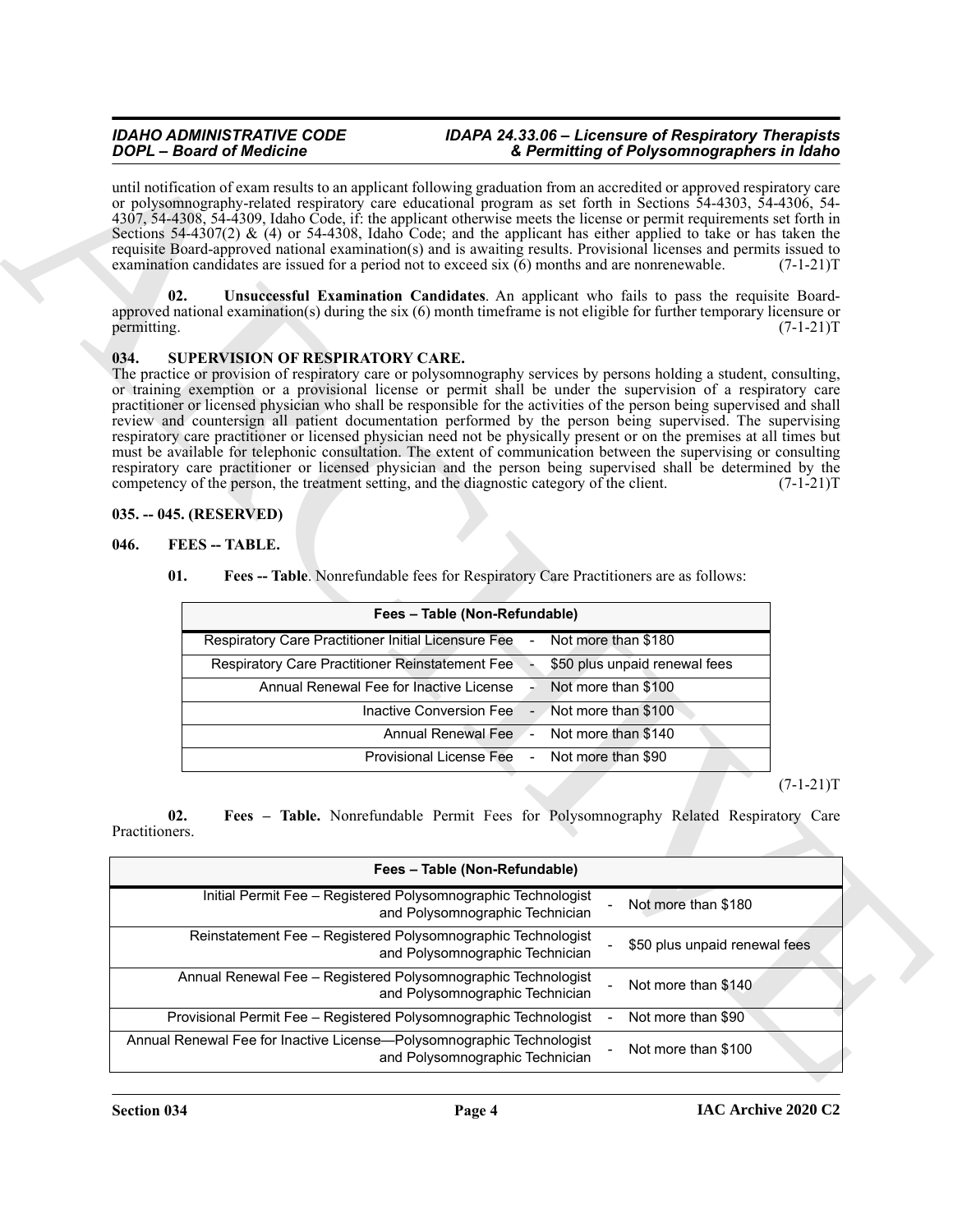#### *IDAHO ADMINISTRATIVE CODE IDAPA 24.33.06 – Licensure of Respiratory Therapists DOPL – Board of Medicine & Permitting of Polysomnographers in Idaho*

<span id="page-4-1"></span><span id="page-4-0"></span>

| Fees - Table (Non-Refundable) |                                                                                                     |
|-------------------------------|-----------------------------------------------------------------------------------------------------|
| Inactive Conversion Fee       | Not more than \$100 plus unpaid<br>active licensure fees for the<br>$\blacksquare$<br>time inactive |
|                               | $(7-1-21)T$                                                                                         |

|     | Fees - Table (Non-Refundable)                                                                                                                                                 |             |
|-----|-------------------------------------------------------------------------------------------------------------------------------------------------------------------------------|-------------|
|     | Not more than \$100 plus unpaid<br>active licensure fees for the<br>Inactive Conversion Fee<br>$\overline{\phantom{a}}$<br>time inactive                                      |             |
|     |                                                                                                                                                                               | $(7-1-21)T$ |
| 03. | Fees - Table. Nonrefundable Dual Licensure/Permit Fees for Practitioners of Respiratory and<br>Polysomnography Related Respiratory Care.                                      | $(7-1-21)T$ |
| a.  | Initial Licensure/Permit Fee. A person holding a current license or permit, if qualified, may apply<br>for and obtain a dual license/permit without paying an additional fee. |             |
|     | Fees - Table (Non-Refundable)                                                                                                                                                 |             |
|     | Dual Licensure/Permit Fee - Not more than \$180                                                                                                                               |             |
|     | A person holding a current license or permit, if qualified, may apply for and<br>obtain a dual license/permit without paying an additional fee.                               |             |
|     | Reinstatement Fee - \$50 plus unpaid renewal fees                                                                                                                             |             |
|     | Annual Renewal Fee<br>Not more than \$140<br>$\sim$ $-$                                                                                                                       |             |
|     | Renewal is required upon the expiration of either the permit or the license,<br>whichever expires first if the two (2) initially were not obtained at the same time.          |             |
|     |                                                                                                                                                                               |             |
|     |                                                                                                                                                                               |             |